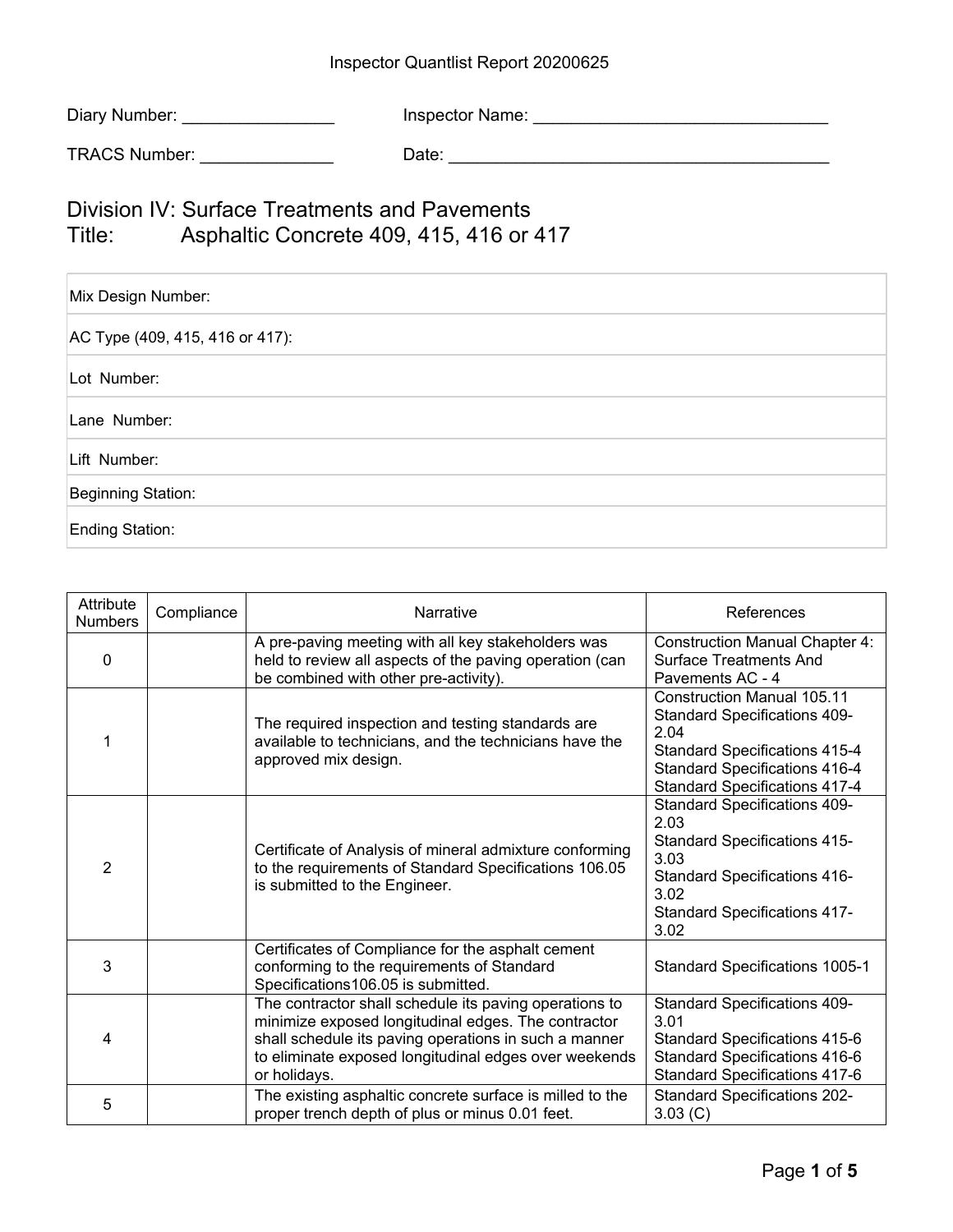## Inspector Quantlist Report 20200625

| 6  | There shall never be an unprotected edge drops of two                                                                                                                                                                                                                                                                                                                                                         | <b>AASHTO Roadside Design</b>                                                                                                                              |
|----|---------------------------------------------------------------------------------------------------------------------------------------------------------------------------------------------------------------------------------------------------------------------------------------------------------------------------------------------------------------------------------------------------------------|------------------------------------------------------------------------------------------------------------------------------------------------------------|
|    | or more inches.                                                                                                                                                                                                                                                                                                                                                                                               | <b>Guide 9.5.2</b><br><b>Standard Specifications 202-</b>                                                                                                  |
| 7  | The existing surface to be paved shall be cleaned of all<br>objectionable material. If the surface is milled, the<br>exposed surface on which the material is to be placed<br>shall be uniform and free of loose material. Any<br>exposed base material shall be compacted to the<br>extent required by the Engineer.                                                                                         | 3.03 (C)<br><b>Standard Specifications 409-</b><br>3.01<br>Standard Specifications 415-6<br>Standard Specifications 416-6<br>Standard Specifications 417-6 |
| 8  | The contractor shall remove shoulder build-up material<br>from pull boxes, valve and meter boxes, vaults, and<br>any other roadway-related items located within the<br>shoulder.<br>Item Number 2030112                                                                                                                                                                                                       | Special Provisions 203                                                                                                                                     |
| 9  | For 415, 416 and 417 only: The cold existing asphaltic<br>concrete shall be trimmed to a vertical face by cutting<br>the existing asphaltic concrete back for its full depth.                                                                                                                                                                                                                                 | <b>Standard Specifications 415-6</b><br>Standard Specifications 416-6<br><b>Standard Specifications 417-6</b>                                              |
| 10 | The base or subgrade upon which asphaltic concrete is<br>to be placed shall be prepared and maintained in a firm<br>condition (compacted) until asphaltic concrete is<br>placed. It shall not be frozen or excessively wet.                                                                                                                                                                                   | <b>Standard Specifications 409-</b><br>3.01<br>Standard Specifications 415-6<br>Standard Specifications 416-6<br><b>Standard Specifications 417-6</b>      |
| 11 | For Warm Mix Asphalt (WMA), a test section must be<br>performed as a separate Lot with the tonnage of 1,000<br>tons to 2,000 tons.                                                                                                                                                                                                                                                                            | Materials Practice and<br>Procedure Directives 23 2.3.4                                                                                                    |
| 12 | For Warm Mix Asphalt (WMA), acceptance testing shall<br>be performed at the same frequency and with the same<br>requirements in the specifications for asphaltic<br>concrete.                                                                                                                                                                                                                                 | Materials Practice and<br>Procedure Directives 23 5.1                                                                                                      |
| 13 | For 409 only: Asphaltic concrete shall be placed only<br>when the temperature of the surface on which the<br>asphaltic concrete is to be placed is at least 65 degrees<br>F.                                                                                                                                                                                                                                  | <b>Standard Specifications 409-</b><br>3.01                                                                                                                |
| 14 | For 415 only: Regardless of courses thickness, the<br>surface and ambient temperatures shall be at least 65<br>degrees F, and rising. The placement shall be stopped<br>when the ambient temperature is at or below 70<br>degrees F and falling.                                                                                                                                                              | <b>Standard Specifications 415-</b><br>7.05                                                                                                                |
| 15 | For 416 and 417 only: For courses 1 1/2 Inches or Less<br>in Nominal Thickness, the temperature of the surface<br>on which the asphaltic concrete is to be placed is at<br>least 65 degrees F and the ambient temperature at the<br>beginning of placement is at least 65 degrees F and<br>rising. The placement shall be stopped when the<br>ambient temperature is at or below 70 degrees F and<br>falling. | <b>Standard Specifications 416-</b><br>7.05<br><b>Standard Specifications 417-</b><br>7.05                                                                 |
| 16 | For 415, 416 and 417 only: A light coat of bituminous<br>material (tack coat) shall be applied as directed to<br>edges or vertical surfaces against which asphaltic<br>concrete is to be placed.                                                                                                                                                                                                              | Standard Specifications 415-6<br>Standard Specifications 416-6<br>Standard Specifications 417-6                                                            |
| 17 | For 415, 416 and 417: Is Bituminous Tack Coat<br>Quantlist completed?                                                                                                                                                                                                                                                                                                                                         | Construction Bulletin 07-01                                                                                                                                |
| 18 | For 409 only: Regardless of courses thickness,<br>asphaltic concrete immediately behind the laydown<br>machine shall be a minimum of 275 degrees F.                                                                                                                                                                                                                                                           | Special Previsions 409-3.01                                                                                                                                |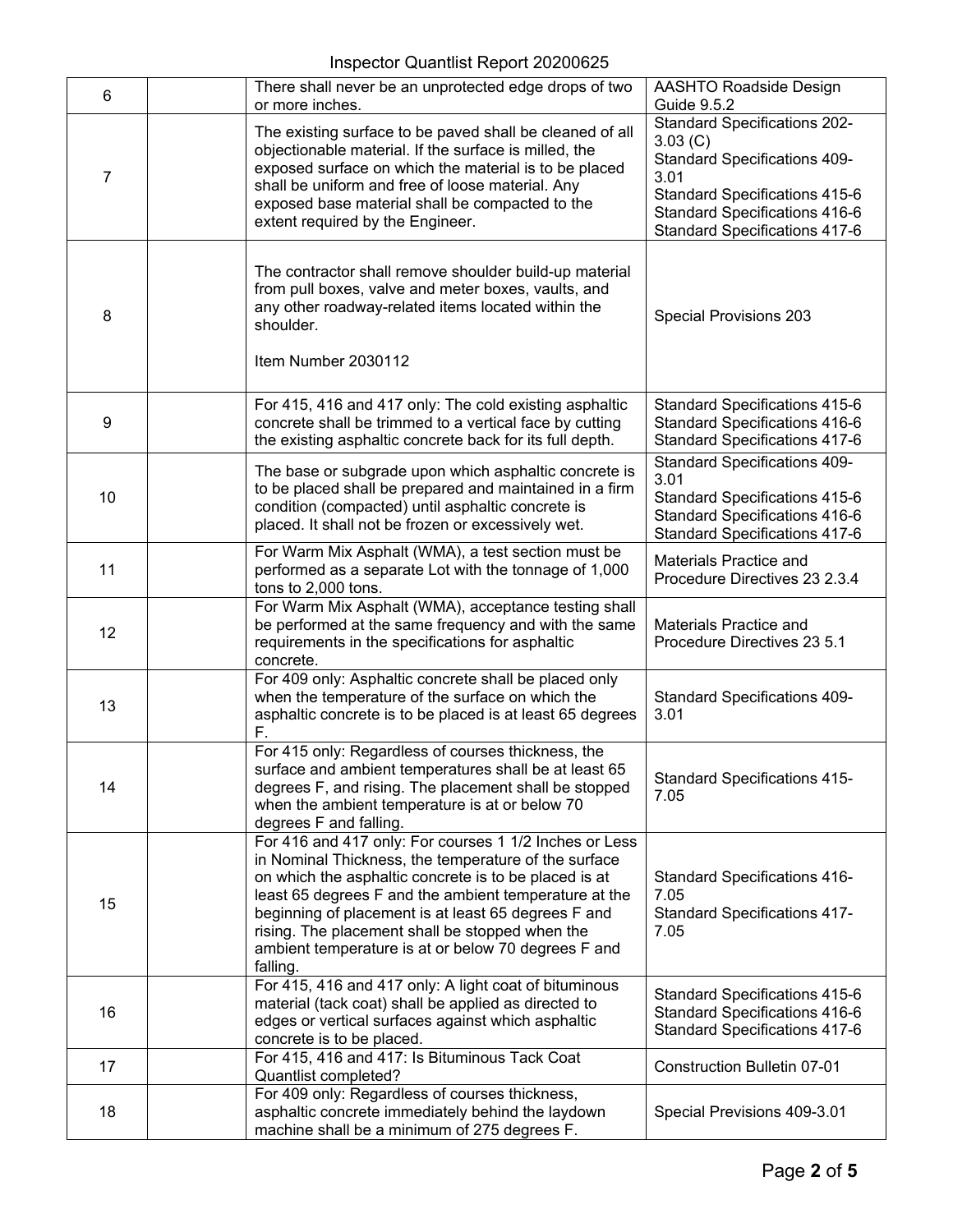| 19 | For 409, 416 and 417 only: For 409 courses regardless<br>of thickness or 416 and 417 courses of 1 1/2 Inches or<br>Less in thickness, asphaltic concrete immediately<br>behind the laydown machine shall be a minimum of<br>275 degrees F.                                                                                                                                                                                   | Special Previsions 409-3.01<br>Special Previsions 416-7.05<br>Special Previsions 417-7.05                                                                    |
|----|------------------------------------------------------------------------------------------------------------------------------------------------------------------------------------------------------------------------------------------------------------------------------------------------------------------------------------------------------------------------------------------------------------------------------|--------------------------------------------------------------------------------------------------------------------------------------------------------------|
| 20 | Pavers shall be equipped with a screed for the full<br>width being paved (heated if necessary), and automatic<br>screed controls with sensors for either or both sides of<br>the paver, capable of sensing grade from an outside<br>reference line, sensing the transverse slope of the<br>screed, and providing the automatic signals which<br>operate the screed to maintain the desired grade and<br>transverse slope.    | <b>Standard Specifications 409-</b><br>3.01<br><b>Standard Specifications 415-6</b><br>Standard Specifications 416-6<br><b>Standard Specifications 417-6</b> |
| 21 | All wheels and tires of compactors shall be wetted with<br>water, or if necessary soapy water, or a release agent<br>in order to prevent the sticking of asphaltic concrete. All<br>other equipment surfaces shall be treated when<br>necessary with an NTPEP evaluated release agent.<br>Diesel fuel shall not be used as release agent.                                                                                    | <b>Standard Specifications 409-</b><br>3.01<br>Standard Specifications 415-6<br>Standard Specifications 416-6<br><b>Standard Specifications 417-6</b>        |
| 22 | For 409, 416 and 417 only: All edges shall be rolled<br>with a pneumatic tired compactor, or other methods<br>approved by the Engineer, while the mixture is still hot.                                                                                                                                                                                                                                                      | <b>Standard Specifications 409-</b><br>3.02<br><b>Standard Specifications 416-</b><br>7.05<br><b>Standard Specifications 417-</b><br>7.05                    |
| 23 | For 409 only: Initial and intermediate compaction shall<br>be completed before the temperature of the asphaltic<br>concrete falls below 200 degrees F.                                                                                                                                                                                                                                                                       | <b>Standard Specifications 409-</b><br>3.02                                                                                                                  |
| 24 | For 416 and 417 courses 1-1/2 Inches or Less in<br>Thickness: Initial and intermediate compaction shall be<br>completed before the temperature of the asphaltic<br>concrete falls below 200 degrees F.                                                                                                                                                                                                                       | <b>Standard Specifications 416-</b><br>7.05<br><b>Standard Specifications 417-</b><br>7.05                                                                   |
| 25 | For 416 and 417 only: On courses 1-1/2 inches or less,<br>do steel wheel compactors weigh at least 8 tons?                                                                                                                                                                                                                                                                                                                   | <b>Standard Specifications 416-</b><br>7.05<br><b>Standard Specifications 417-</b><br>7.05                                                                   |
| 26 | For 416 and 417 only: On courses 1-1/2 inches or less,<br>pneumatic tired compactors shall be equipped with skirt<br>- type devices mounted around the tires so that the<br>temperature of the tires will be maintained during the<br>compaction process.                                                                                                                                                                    | <b>Standard Specifications 416-</b><br>7.05<br><b>Standard Specifications 417-</b><br>7.05                                                                   |
| 27 | For 409 courses regardless of thickness and for 416<br>and 417 courses 1-1/2 inches or less, is the rolling<br>sequence and number of coverages specified in table<br>in section 409-3.02, 416-7.05 A.(3) or 417-7.05 A.(3)<br>being followed?                                                                                                                                                                               | <b>Standard Specifications 409-</b><br>3.02<br><b>Standard Specifications 416-</b><br>7.05<br><b>Standard Specifications 417-</b><br>7.05                    |
| 28 | For 416 and 417 only: On courses 1-1/2 inches or less,<br>one pneumatic tired roller shall be furnished for each<br>300 tons of asphaltic concrete per hour.                                                                                                                                                                                                                                                                 | <b>Standard Specifications 416-</b><br>7.05<br><b>Standard Specifications 417-</b><br>7.05                                                                   |
| 29 | Steel wheel compactors shall not be used in the<br>vibratory mode in any of the following conditions:<br>- 409, 416 and 417 courses 1 inches or less thick<br>- 409 courses regardless of thickness when the<br>temperature of the asphaltic concrete falls below 180<br>degrees F<br>- 416 and 417 courses 1-1/2 inches or less in thickness<br>when the temperature of the asphaltic concrete falls<br>below 180 degrees F | Standard Specifications 409.<br>3.02<br><b>Standard Specifications 416-</b><br>7.05<br><b>Standard Specifications 417-</b><br>7.05                           |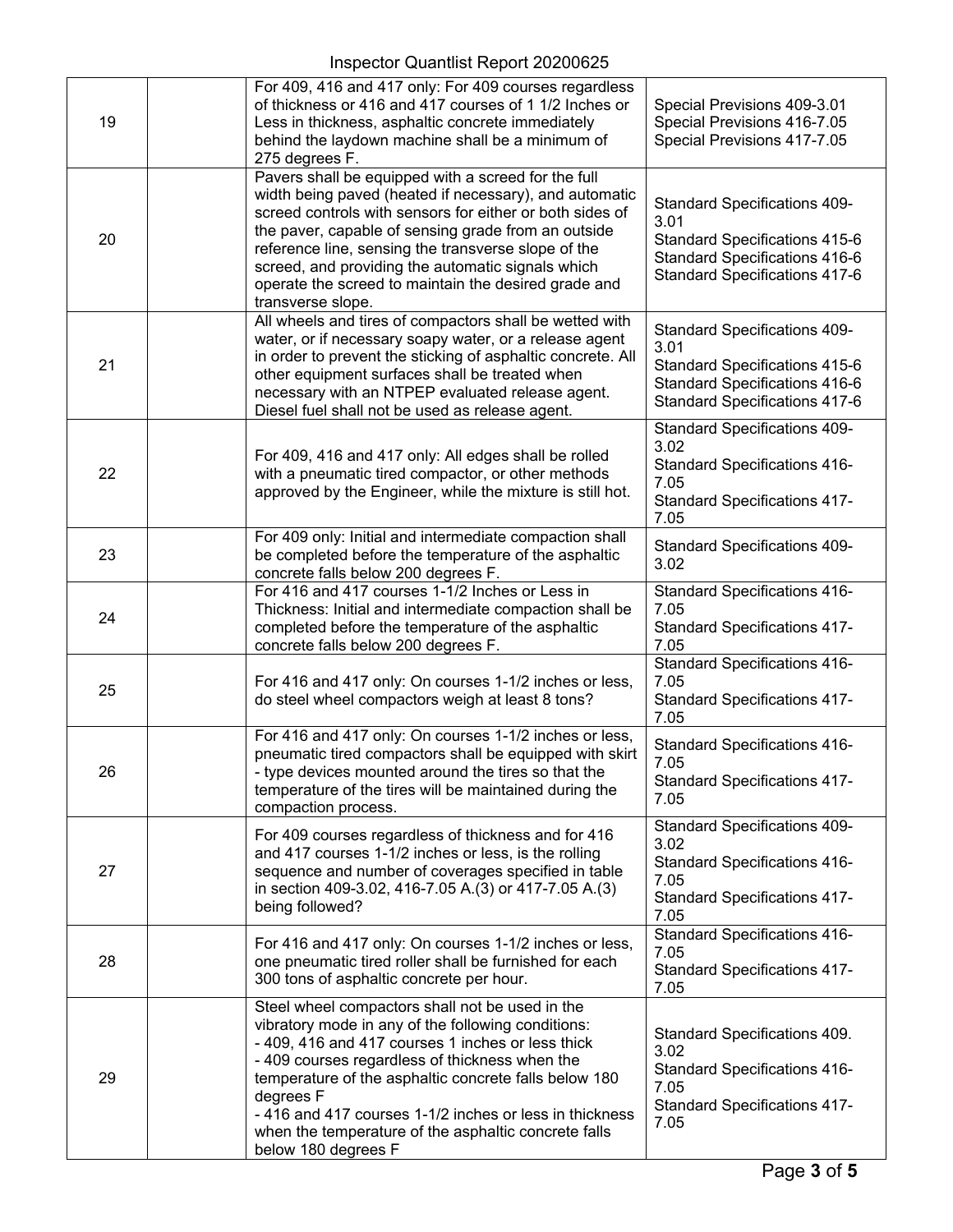## Inspector Quantlist Report 20200625

| 30 | For 409 only: Asphaltic concrete immediately behind<br>the laydown machine shall be in a thoroughly mixed,<br>free-flowing, and workable condition, be free of lumps<br>and crusts.                                                                                                                                                                                    | Standard Specification 409-3.01                                                                                                                                                          |
|----|------------------------------------------------------------------------------------------------------------------------------------------------------------------------------------------------------------------------------------------------------------------------------------------------------------------------------------------------------------------------|------------------------------------------------------------------------------------------------------------------------------------------------------------------------------------------|
| 31 | For 415, 416, and 417 only: The handling of asphaltic<br>concrete shall at all times be such as to minimize<br>segregation. Any asphaltic concrete which displays<br>segregation shall be removed and replaced.                                                                                                                                                        | Standard Specifications 415-6<br><b>Standard Specifications 416-6</b><br><b>Standard Specifications 417-6</b>                                                                            |
| 32 | Longitudinal joints are located within one foot of center<br>of a lane or within one foot of the centerline.                                                                                                                                                                                                                                                           | <b>Standard Specifications 409-</b><br>3.01<br>Standard Specifications 415-6<br>Standard Specifications 416-6<br><b>Standard Specifications 417-6</b>                                    |
| 33 | Longitudinal joints of each course shall be staggered a<br>minimum of one foot with relation to the longitudinal<br>joint of any immediate underlying course.                                                                                                                                                                                                          | <b>Standard Specifications 409-</b><br>3.01<br>Standard Specifications 415-6<br>Standard Specifications 416-6<br><b>Standard Specifications 417-6</b>                                    |
| 34 | For 415, 416, and 417 only: When surfacing courses<br>are placed on 10 foot or wider shoulders which are to<br>receive rumble strips, the contractor shall place any<br>longitudinal joints approximately one foot away from<br>the travel lane side of the rumble strip.                                                                                              | Standard Specifications 415-6<br><b>Standard Specifications 416-6</b><br><b>Standard Specifications 417-6</b>                                                                            |
| 35 | For 415, 416, and 417 only: Joints shall be formed by a<br>slope shoe or hot- lapped, and shall result in an even,<br>uniform surface.                                                                                                                                                                                                                                 | Standard Specifications 415-6<br><b>Standard Specifications 416-6</b><br><b>Standard Specifications 417-6</b>                                                                            |
| 36 | The surface of any lift of asphaltic concrete other than<br>the final lift, shall be tested and shall not vary by more<br>than 1/4 inch from the lower edge of a ten-foot<br>straightedge when it is placed in the longitudinal<br>direction (including across transverse joints), and<br>when it is placed in the transverse direction across<br>longitudinal joints. | <b>Standard Specifications 409-</b><br>3.01<br><b>Standard Specifications 415-</b><br>7.06<br><b>Standard Specifications 416-</b><br>7.06<br><b>Standard Specifications 417-</b><br>7.06 |
| 37 | Asphalt concrete edge shall match typical plan section<br>(Typically 6:1).                                                                                                                                                                                                                                                                                             | <b>Plans Detail Sheets</b>                                                                                                                                                               |
| 38 | The final surface smoothness is within 1/8 inch when<br>tested with a 10 foot straightedge in a longitudinal<br>direction.                                                                                                                                                                                                                                             | <b>Standard Specifications 409-</b><br>3.01<br><b>Standard Specifications 415-</b><br>7.06<br><b>Standard Specifications 416-</b><br>7.06<br><b>Standard Specifications 417-</b><br>7.06 |
| 39 | The inspector has documented the asphaltic concrete<br>temperature and compaction operation (Rolling pattern<br>and number of coverages).                                                                                                                                                                                                                              | <b>Construction Manual 105.11</b><br>Construction Manual 409-3.02<br><b>Construction Manual 416-7.05</b><br><b>Construction Manual 417-7.05</b>                                          |
| 40 | For 415, 416 and 417 only: Does the spread lot<br>information include the project number, date and period<br>of time that each spread lot was placed, the spread lot<br>number, beginning and ending station, the plans<br>thickness, and tons placed in each lot?                                                                                                     | <b>Standard Specifications 415-</b><br>7.03<br><b>Standard Specifications 416-</b><br>7.03<br><b>Standard Specifications 417-</b><br>7.03                                                |